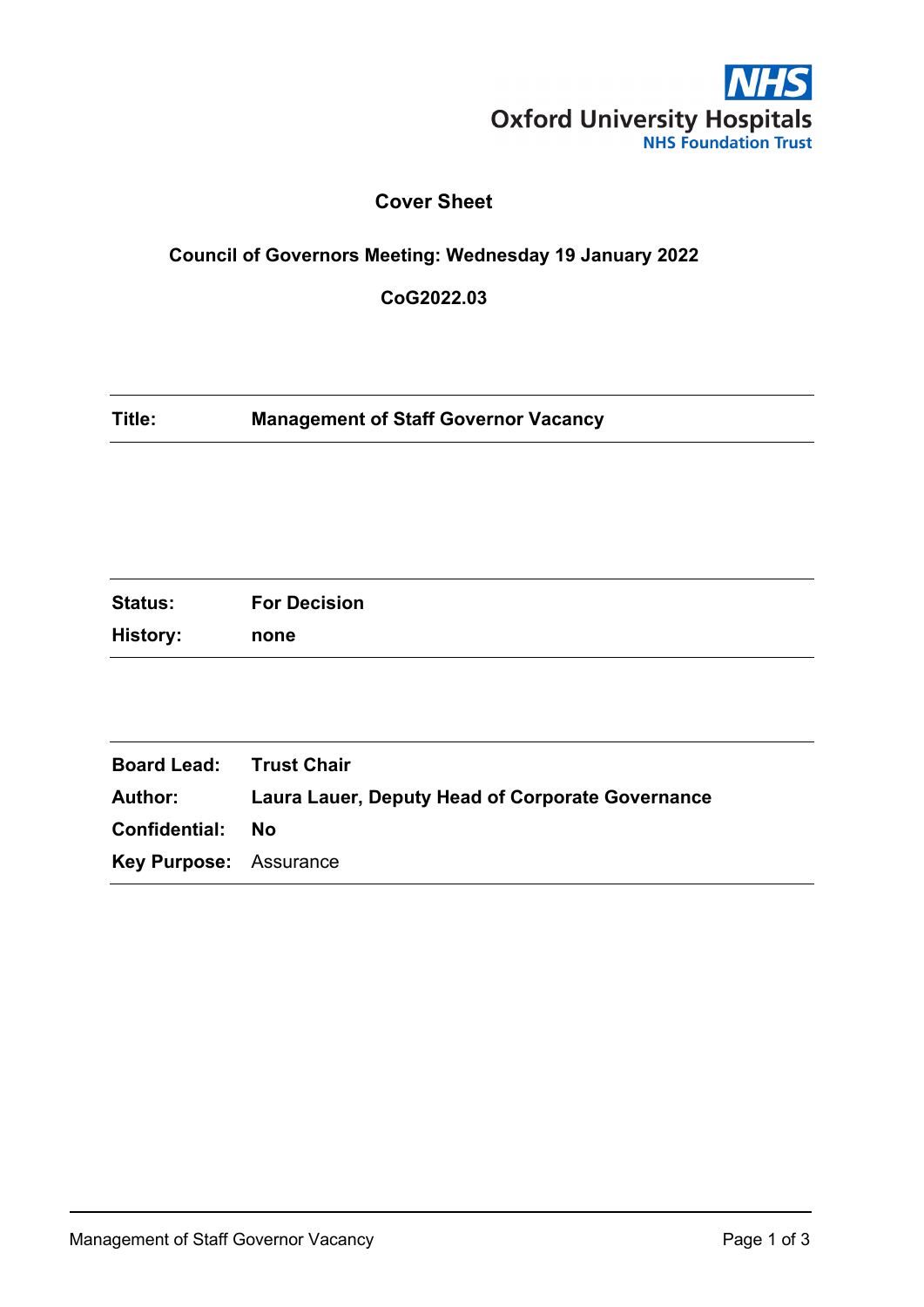## **Management of Staff Governor Vacancy**

#### **1. Purpose**

- 1.1. A governor vacancy has arisen in the Non-Clinical Staff category.
- 1.2. This paper outlines a proposal for filling this vacancy in a cost-effective manner while maintaining the current cycle of terms.

#### **2. Background**

- 2.1. Annex 3 of the Trust's Constitution sets out the composition of the Council of Governors and provides for two members of non-clinical staff to serve as Governors. The current Non-Clinical Staff Governors are: Rebecca Cullen (term [with co-option] ends 31 March 2022) and Samantha Parker. (term ends 31 March 2024).
- 2.2. Samantha Parker is no longer employed by Oxford University Hospitals NHS Foundation Trust and can no longer serve as a Non-Clinical Staff Governor; over two years are remaining on her term of office.
- 2.3. At its meeting in July 2020 the Council approved the recommendation that all outgoing Governors be offered the opportunity to be co-opted onto the Council as non-voting members, that all Governor terms of office be aligned to commence on 1 April, and that elections be deferred until early 2022. (CoG20/07/08)
- 2.4. Under this schedule, Governor elections are therefore due to be run in two out of every three years; with the following terms for Staff Governors:

| <b>Staff Governor Category</b> |                                     | <b>Term start</b> | <b>Term End</b> |
|--------------------------------|-------------------------------------|-------------------|-----------------|
| 2 Clinical Staff               | 1 Non-Clinical Staff   1 April 2021 |                   | 31 March 2024   |
| 2 Clinical Staff               | 1 Non-Clinical Staff   1 April 2022 |                   | 31 March 2025   |

2.5. The Trust has commenced an election process for both Public and Staff Governors. Nominations are due on Monday 24 January 2022. Voting will take place between 8 February and 3 March 2022, with the result declared on 4 March 2022.

### **3. Options and Proposal**

#### **Options**

3.1. Annex 5 of the Trust's Constitution outlines the options open to the Council should a vacancy arise for any other reason other than the expiry of the term of office.